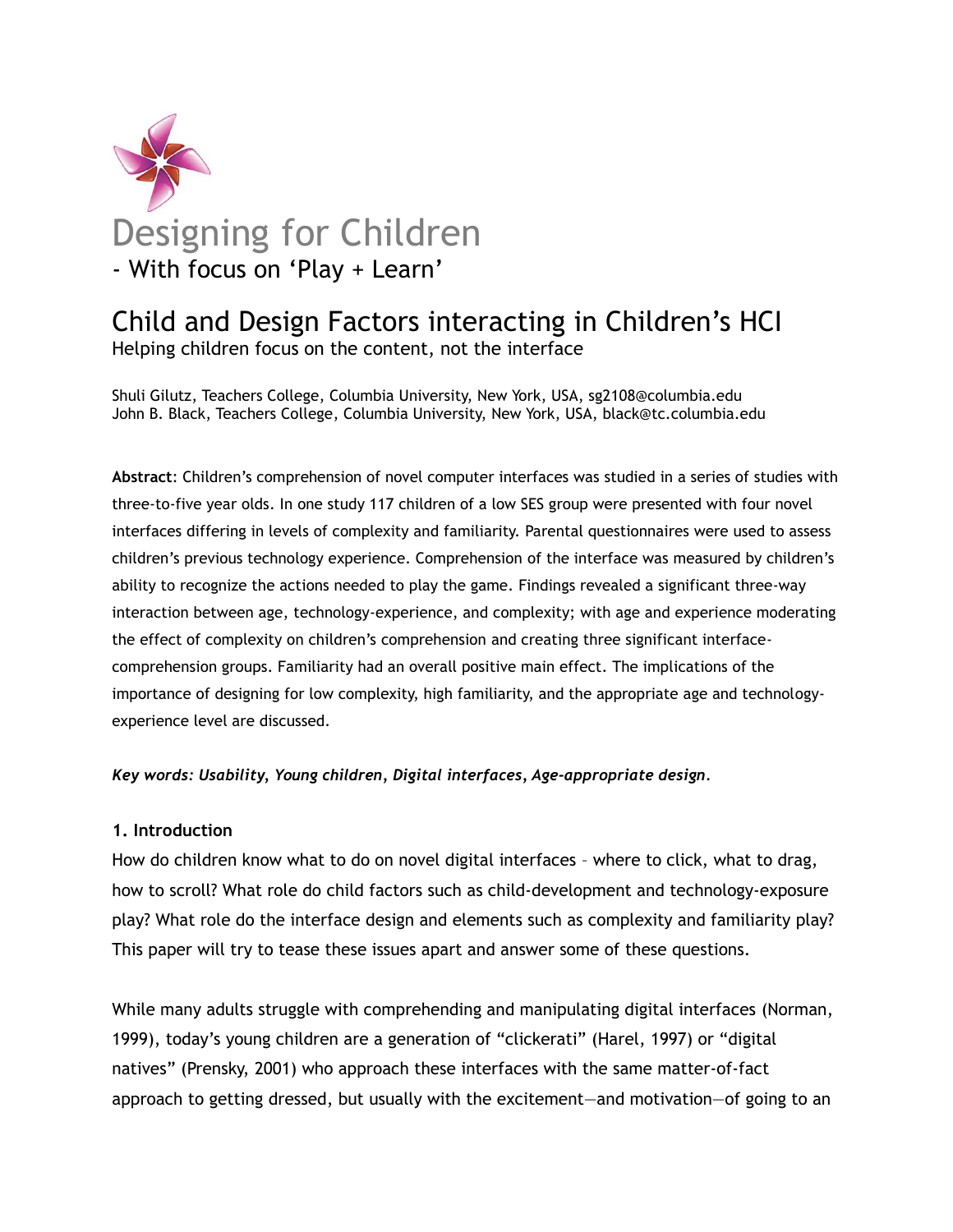amusement park. However they may not completely understand how to use it, or what the implications are.

Gilutz and Nielsen found that children struggled with many design features on children's websites, and actually succeeded in comprehending adult-oriented design features (Gilutz & Nielsen, 2002). Since then there have been improvements in website's design for children, but the situation is far from standardized in terms of visual language and conventions.

## **1.2 Child Factors: age & technology-experience**

According to User Centered Design, interfaces should be designed according to users' capabilities, needs, and expectations, using usability testing to undercover problems and an iterative design cycle (Norman & Draper, 1986). In the same manner, children's unique characteristics play an important role in creating a successful user experience for them (Brouwer-Janse, et al., 1997; Hanna, 2007; Haugland, 1992).

However, child factors such as age and technology-experience have not been incorporated consistently in children's interface research, so we do not know how they interact with each other, or with other factors such as the design elements themselves. (Glaubke, 2007; Hourcade, 2008).

As people develop from birth to adulthood, many of their cognitive and physical abilities increase over time (Kail, 1991; Miller & Vernon, 1997; Rao, 2006). Children are different than adults in the way they think and learn, and this difference changes over time until adulthood. Maturation plays a role in learning, however it does not guarantee that learning will occur, rather, it limits what children can do (Piaget, Inhelder, & Weaver, 1969).

The variable of age, therefore, encompasses in it many critical developmental differences in children's ability to interact with technology. While there is a lot of variance within an age group, studies have shown significant differences in the way children interact with interfaces even with one year age difference (Druin, 2002; Egloff, 2004).

Another critical variable in children's HCI is that of experience. Research with adults has shown significant differences between experts' and novices' learning (Chase & Simon, 1973; Chi & Glaser, 1985; Kalyuga, Ayres, Chandler, & Sweller, 2003). Similarly, there have been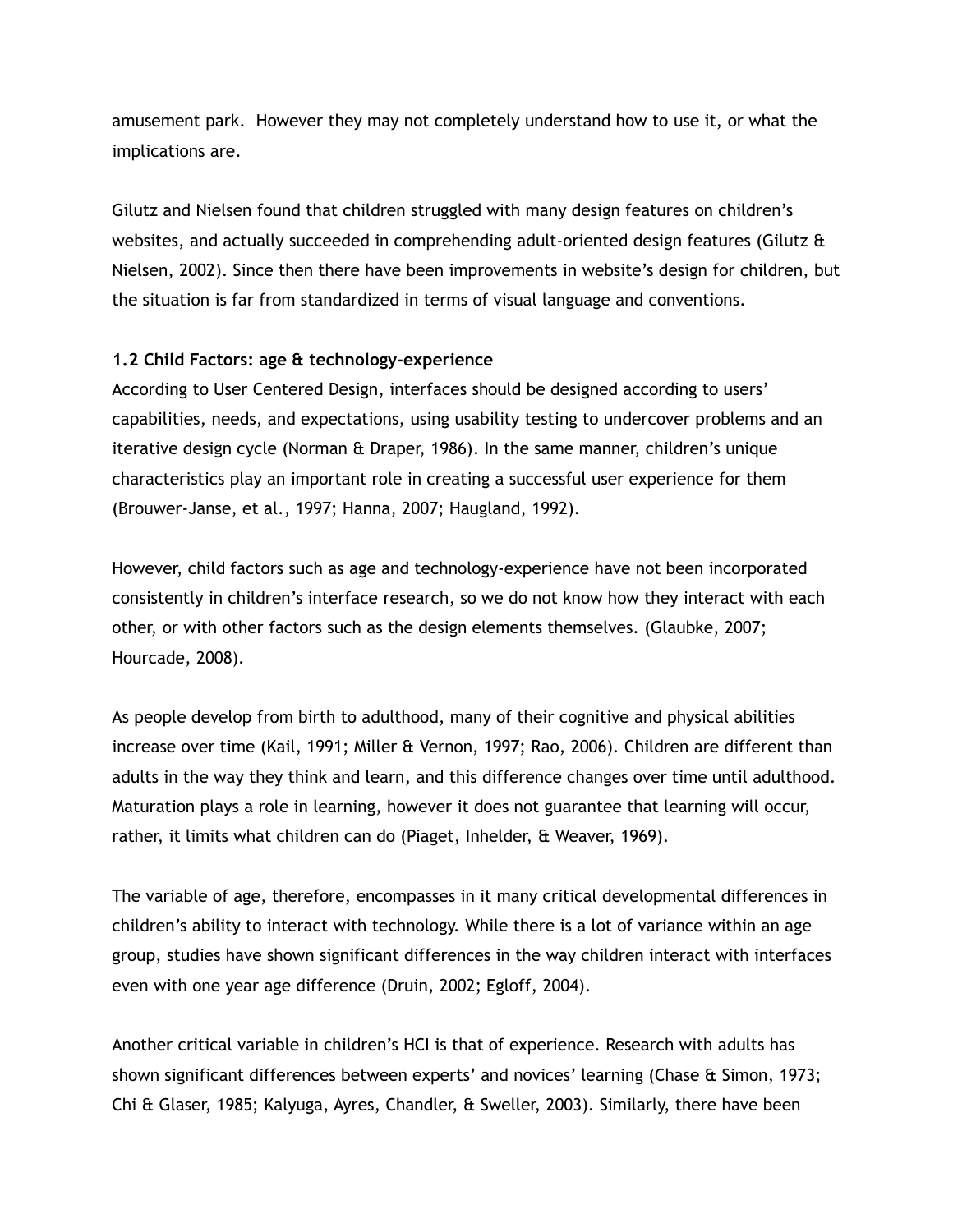studies that show that children's previous experience with technology significantly affected their learning of new interfaces (Donker & Reitsma, 2004). Children's exposure to technology enhances their ability to learn novel interfaces, however it is unclear to what degree, and how this effect changes over time.

## **1.3 Design Factors: familiarity & complexity**

Two design factors may have a stronger impact on children: familiarity and complexity (Gilutz & Black, 2006). People interact with technology based on their mental models of its system (Norman, 1983). Ideally, an interface design will be consistent with people's natural mental models about computers, the environment, and everyday objects. Interface metaphors can serve as models; they allow designers to take knowledge of familiar objects and events and to use that knowledge to give structure to less well understood concepts using a familiar scheme (Cates & Berkley, 2000; Erickson, 1990).

Lack of complexity of an interface has been shown to be an important factor in adults' ease of use (Tullis, 1998). By adding items to the interface, designers increase the extraneous cognitive load of the user, and risk an overload situation in which the user will not have enough cognitive resources left for comprehending the interface (Sweller, 1994). The less complexity – the less cognitive load – the more resources for learning.

This study aims to look at the relationship between child factors (age, technology-experience) and design factors (complexity and familiarity), and preschoolers' ability to comprehend a novel interface.

#### **2. Method**

#### **2.1 Participants**

117 children between the ages of three and five  $(M = 4.2, Mdn = 4.2)$  were recruited from seven preschools in a low SES area in a large Israeli city (69 boys, 48 girls).

#### **2.2 Materials**

Four novel interfaces were designed varying in levels of familiarity and complexity (Table 1). The Paint Pad interface (Table 1 a., b.) represents a standard coloring book, a familiar environment utilizing a metaphor based on a non-computer environment the participants have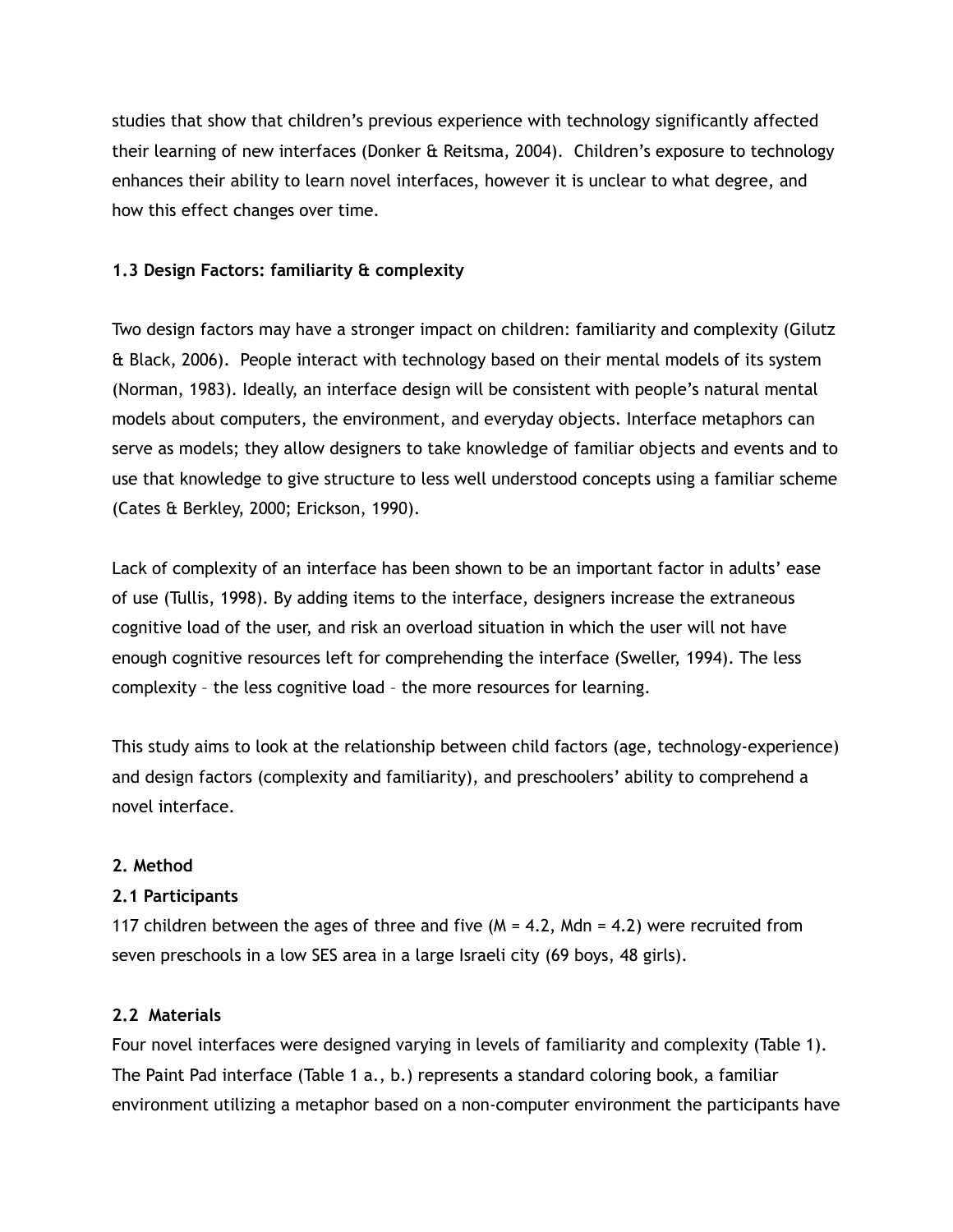used before (i.e. painting). The elements on the interface are: a picture for coloring, four basic colors set in a water-color-type palette on the side, and a navigation element below that enables the users to scroll through three possible pictures.

The Monster Maker interface (Table 1, c., d.) is a novel interface, an unfamiliar environment in which participants have no prior knowledge regarding how to play the game. Users can design their own monster by clicking on three elements that: a facial expression, body shape, and legs. They must then click the question mark icon on the right, and the new monster appears.



Table 1. Interfaces used across conditions

Paint Pad and Monster Maker had been designed in two versions so that each reflected two levels of complexity: simple and complex. The two versions differ in the number of actions that are available on the screen for exploring and clicking. The same number of five core actions is needed to play the basic game; however in the complex version there are five additional peripheral actions that add to the richness of the game, but also may distract.

Each participant used a laptop with a Kidz© mouse with a one-click option. The sessions were videotaped using Morae software and a webcam, which captures both the child's face and their actions on the screen simultaneously.

# **2.3 Design**

The experiment used a 2x2x2x3 between-subjects design where the independent variables were: age (younger, older), technology-experience (none, low, high), complexity (simple, complex), and familiarity (familiar, unfamiliar). The dependent variable was comprehension of the interface.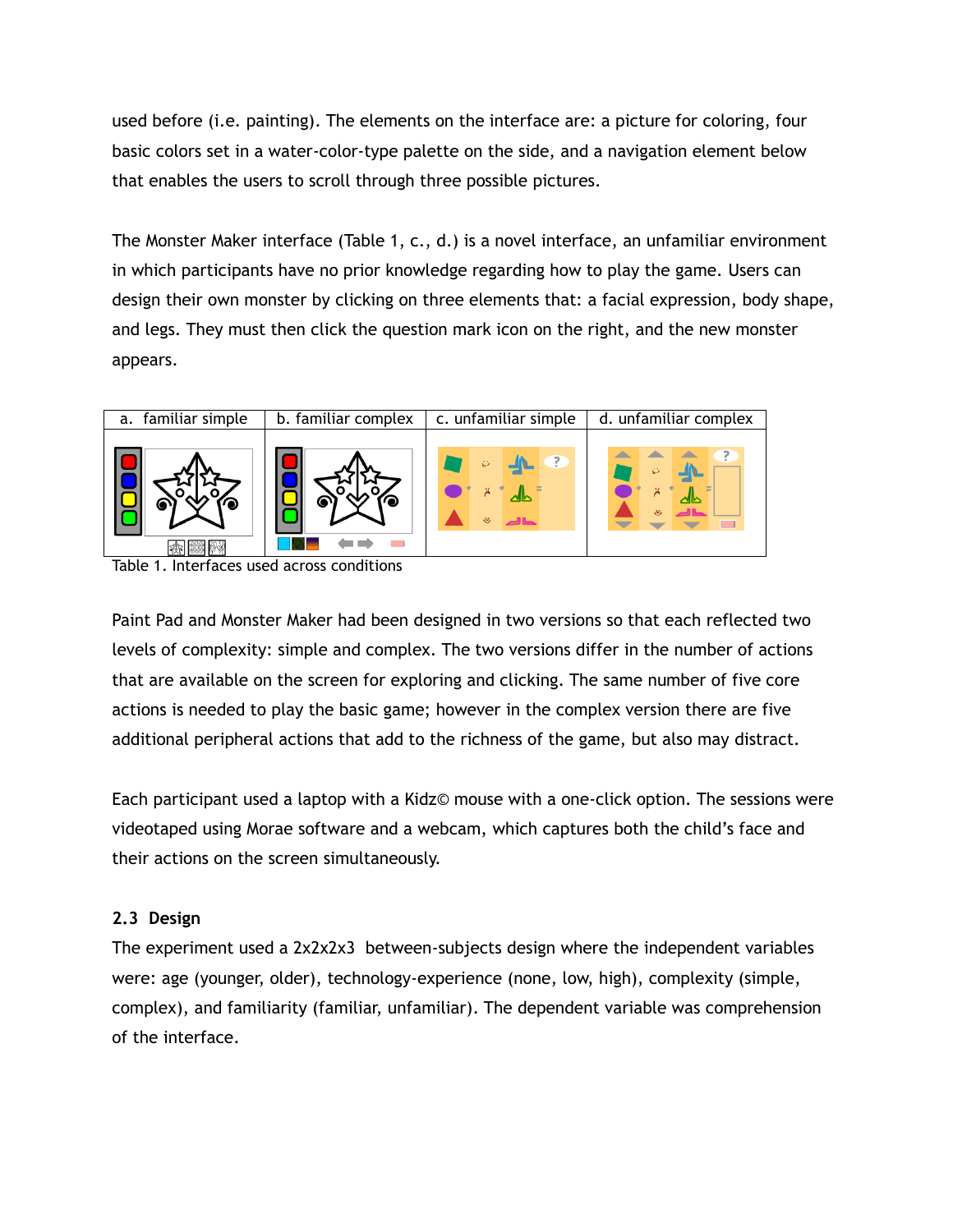Technology-experience was measured by questionnaires completed by a caregiver of each participant, then scored and using factor analysis creating one principal component of experience that was divided into three levels (none, low, and high experience).

Familiarity was manipulated by using two types of interfaces: Paint Pad and Monster Maker. Complexity was manipulated by the number of actions available on the screen (five or ten).

Comprehension of the interface was measured by participants' ability to recognize the actions needed to play the game. The comprehension score includes an assistance score as a modifier of the final score (1 for no help, 0.75 for one-time help, 0.5 for more-than-once help). Assistance is defined as giving the participants information they have not found by themselves. Assistance was given only as a last resort, when the participant wanted to stop the session. Interface comprehension = assistance\*(actions recognized/5).

#### **2.4 Procedure**

Each participant and a researcher sat together at a child-height desk in a separate room from the main classroom. Sessions lasted 25 minutes on average. The researcher explained that he or she would be presented with new computer games, and their help is needed figure out how to play the games. The researcher presented the participant with a randomly assigned interface (within age-groups), and asked: "Can you show me how to play this game?". Each participant played the game on their own for up to 5 minutes, and were then prompted to look for advanced features, for example: "Can you find another drawing to color?".

#### **3. Results**

The data was analyzed using a  $2 \times 2 \times 2 \times 3$  factorial ANOVA, with comprehension as the outcome. The model was found statistically significant  $F(23,116) = 3.27$ ,  $p < 0.01$ ,  $r2 = 0.447$ .

All four independent variables were found significant as well: age  $F(1,116) = 14.58$ ,  $p < 0.01$ ,  $r2 = 0.136$ , technology experience  $F(2,116) = 4.26$ , p = 0.017, r2 = 0.084, complexity  $F(1,116)$  $= 6.75$ ,  $p = 0.011$ ,  $r2 = 0.068$ , and familiarity  $F(1,116) = 8.46$ ,  $p < 0.01$ ,  $r2 = 0.083$ . Additionally, one 3-way interaction was found significant: age, technology-experience, and complexity  $F(2,116) = 4.56$ ,  $p = 0.013$ ,  $r2 = 0.089$ .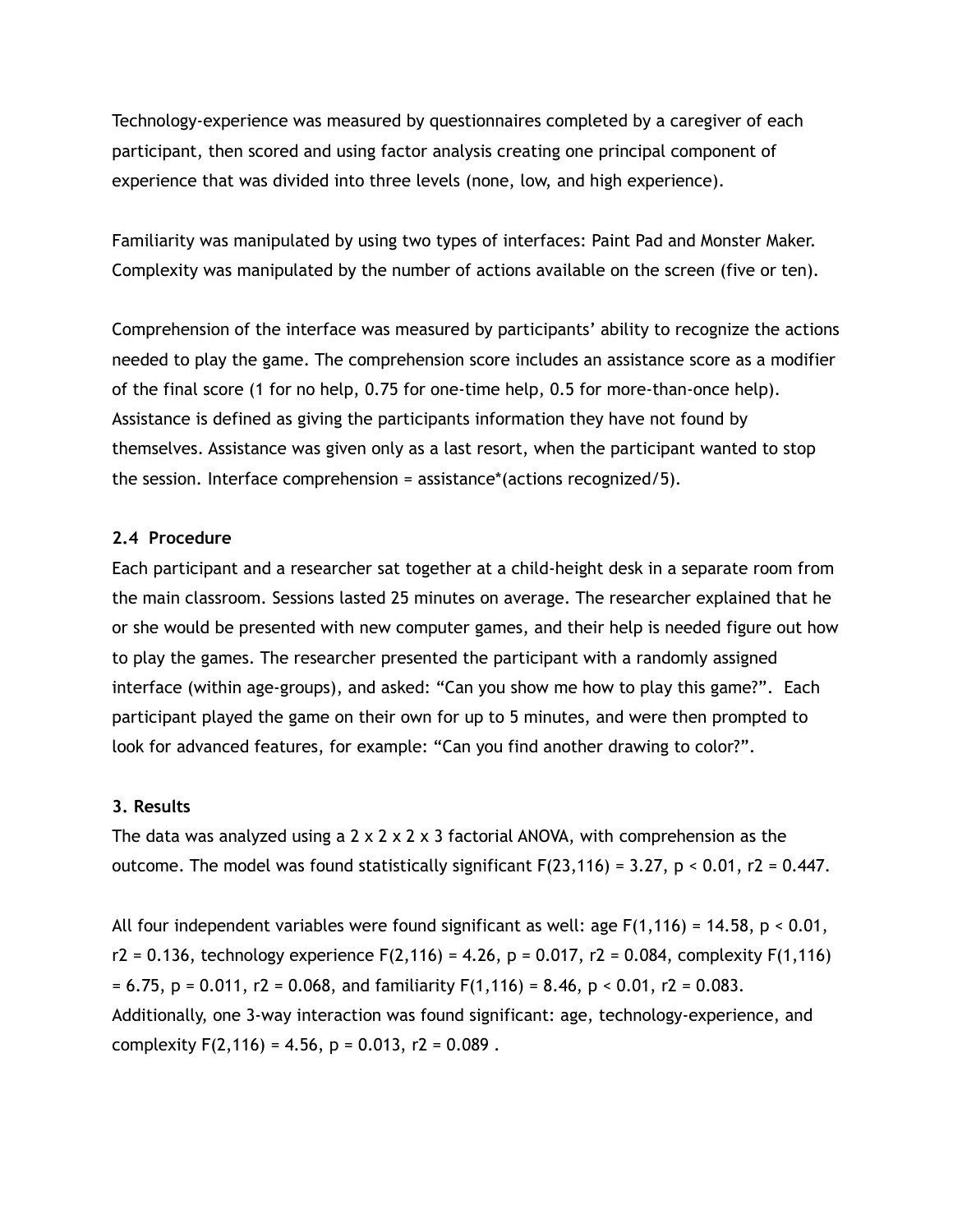Overall, when comparing the means of the 12 conditions, two conditions are statistically significant from the other ten: the younger children with no technology-experience in the complex condition (M=46.08), and the older children with high experience in the simple condition (M=100). The other ten group means are significantly different from these two, but not from each other (range of M=77.71 to M=90.00) (Table 1).

| experience | complexity | age     | Mean     |
|------------|------------|---------|----------|
| none       | simple     | younger | 83.75    |
|            |            | older   | 79.38    |
|            | complex    | younger | $*46.08$ |
|            |            | older   | 83.81    |
| low        | simple     | younger | 84.25    |
|            |            | older   | 90.00    |
|            | complex    | younger | 69.69    |
|            |            | older   | 89.38    |
| high       | simple     | younger | 77.71    |
|            |            | older   | *100.00  |
|            | complex    | younger | 80.00    |
|            |            | older   | 86.52    |

Table 1: Mean scores of comprehension of the interfaces in all conditions

#### **4. Discussion**

The significant interaction between age, technology-experience, and complexity indicates that the impact of these variables on comprehension of novel interfaces is more intricate than we would have expected. When combined, they created three different groups of users. About 83% of the participants received more or less the same score of 80% comprehension, about 8% of the participant received a low score of 46% comprehension, and about 8% of the participants received a high comprehension score of 100%.

The creation of these three groups implies that (a) it is indeed possible to design for the majority of the group even with differences in these variables, (b) without addressing the needs of the younger and not experienced sub-group they will be significantly left behind and not be able to use the interface, (c) it is possible to achieve a 100% interface-comprehension score that will allow for the children's mental effort to put in play and learning of content of the digital experience rather than struggle with the interface.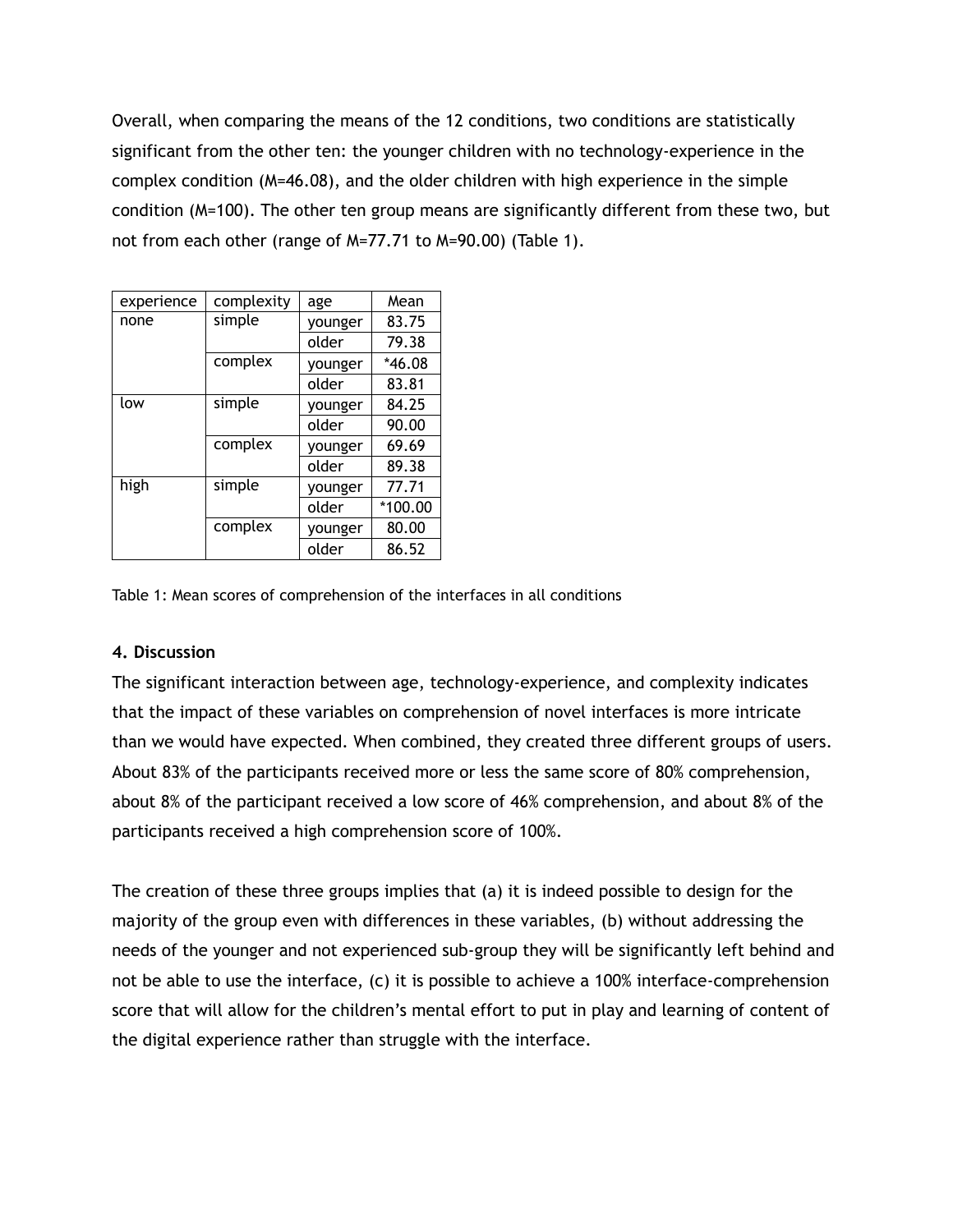#### **4.1 Designing for the majority of your user group**

By relying on developmental theory and usability testing, we can find the appropriate levels of complexity and familiarity for the cognitive abilities for a specific age group. Technologyexperience lessens the effects of the design factors, and therefore can assist the younger audience. By user testing with the target audience designers can find out what the comprehension level is and then adjust their design accordingly.

Another solution is to use a layered design that evolves as the child gets more experienced, and/or older (Jackson, Krajcik, & Soloway, 1998; Salomon, Globerson, & Guterman, 1989; Shneiderman, 2003). The initial design would include fewer elements and actions possible, and a more familiar environment in terms of metaphor. The older and/or more experienced the user is the more complex and unfamiliar the design could get.

## **4.2 Taking into consideration no technology-experience and younger children**

The one group that did significantly worse than everybody else was that of the younger children that had no technology experience, that were presented with a complex interface. This group scored 46% comprehension, while all the others scored over 80% comprehension. The younger users have a lower mental effort capacity, and without experience with the medium to help them out, a complex interface is too much for them to process. They therefore fail at comprehension of the interface, and do not even get to experience the content presented for play and learning. This study shows that this situation may be avoided in two ways: manipulating either the interface design or by giving this group some technology experience. Designers can change the interface to a simpler one that would demand less cognitive resources, and significantly change the younger and inexperienced group's comprehension (from 46% to 80%). Additionally, by letting these specific groups get additional exposure or 'practice' with digital interfaces beforehand, their comprehension of the interface can improve from 46% to 80%.

# **4.3 Familiarity's main effect**

Familiarity had a significant main effect across all conditions: the more familiar the interface metaphor was, the better comprehension score achieved. Familiarity helps reduce cognitive load by allowing users to apply other mental models to the familiar metaphor, and assume how interface elements work together. This frees up cognitive resources for addressing other design factors (i.e. complexity) or child factors (age, technology-experience).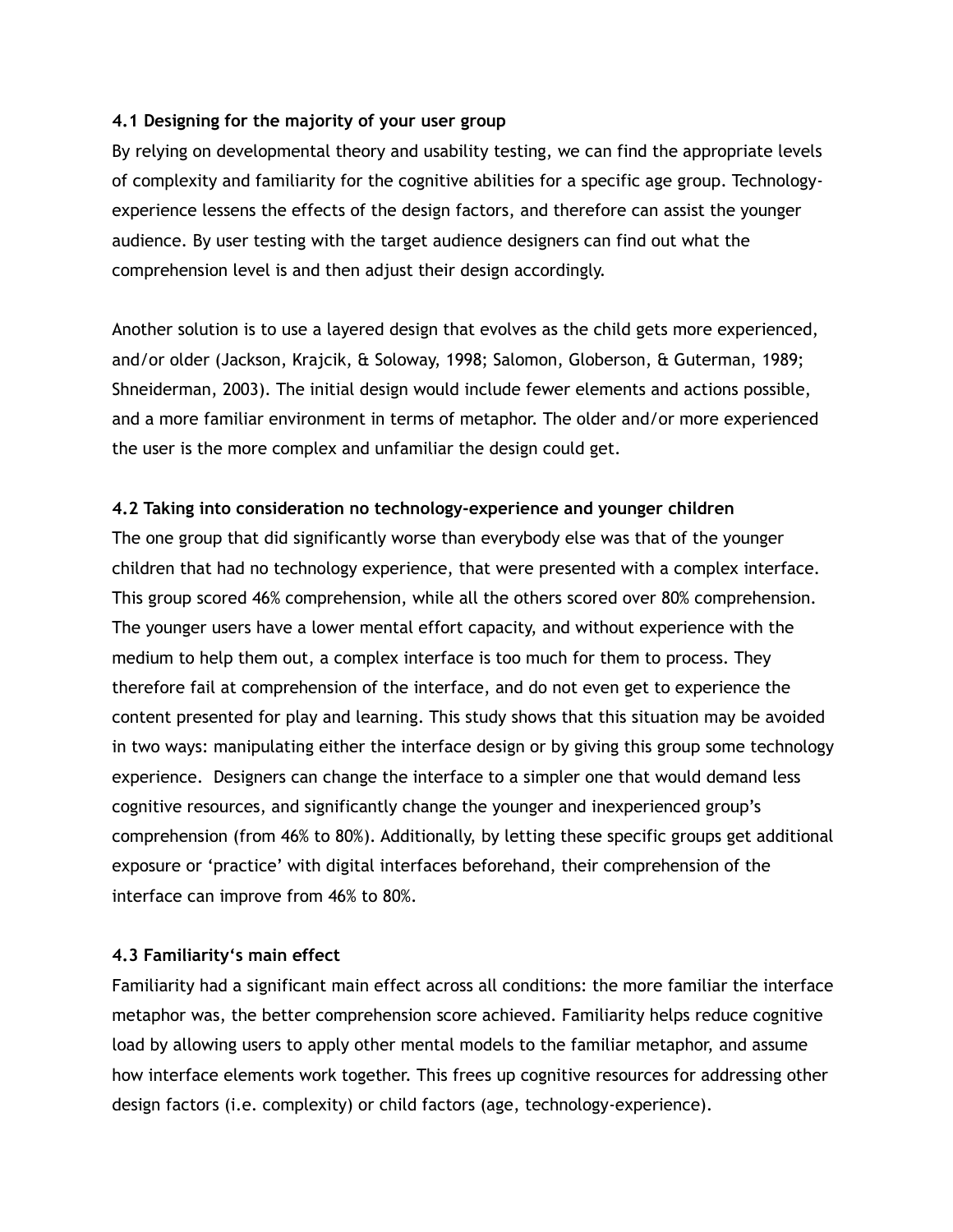#### **5. Conclusions**

"If children can't use educational technology effectively, they certainly won't learn through the process of using it" (Bruckman & Bandlow, 2002). This study identified four variables that showed significant effect on young children's comprehension of a novel interface: age, technology-experience, complexity and familiarity. The results show that by consistently addressing all four variables in both design and research of children's HCI, we can significantly improve the usability of interfaces for young children. Additionally, by having more examples of how these factors affect comprehension of interfaces in different contexts, we may be able to create a larger theoretical framework for age-appropriate design.

#### **References**

Brouwer-Janse, M. D., Suri, J. F., Yawitz, M., Vries, G. d., Fozard, J. L., & Coleman, R. (1997). User interfaces for young and old. interactions, 4(2), 34-46.

Bruckman, A., & Bandlow, A. (2002). Human-computer interaction for kids The human-computer interaction handbook: fundamentals, evolving technologies and emerging applications (pp. 428-440): L. Erlbaum Associates Inc.

Cates, W. M., & Berkley, J. S. (2000). What price metaphor? Calculating metaphorical interfaces' return-on-investment. Paper presented at the Association for Educational communications and Technology.

Chase, W., & Simon, H. (1973). Perception in chess. Cognitive psychology, 4(1), 55-81.

Chi, M., & Glaser, R. (1985). Problem-Solving Ability. In R. Sternberg (Ed.), Human Abilities: An iformation processing approach (pp. 227-250). San Francisco: Freeman.

Donker, A., & Reitsma, P. (2004). Usability testing with young children. Paper presented at the Proceedings of the 2004 conference on Interaction design and children: building a community.

Druin, A. (2002). The role of children in the design of new technology. Behaviour and Information Technology, 21(1), 1-25.

Egloff, T. H. (2004). Edutainment: a case study of interactive cd-rom playsets. Comput. Entertain., 2(1), 13-13.

Erickson, T. (1990). Working with interface metaphors. In B. Laurel (Ed.), The art of human-computer interface design (pp. 65-73). MA: Addison Wesley.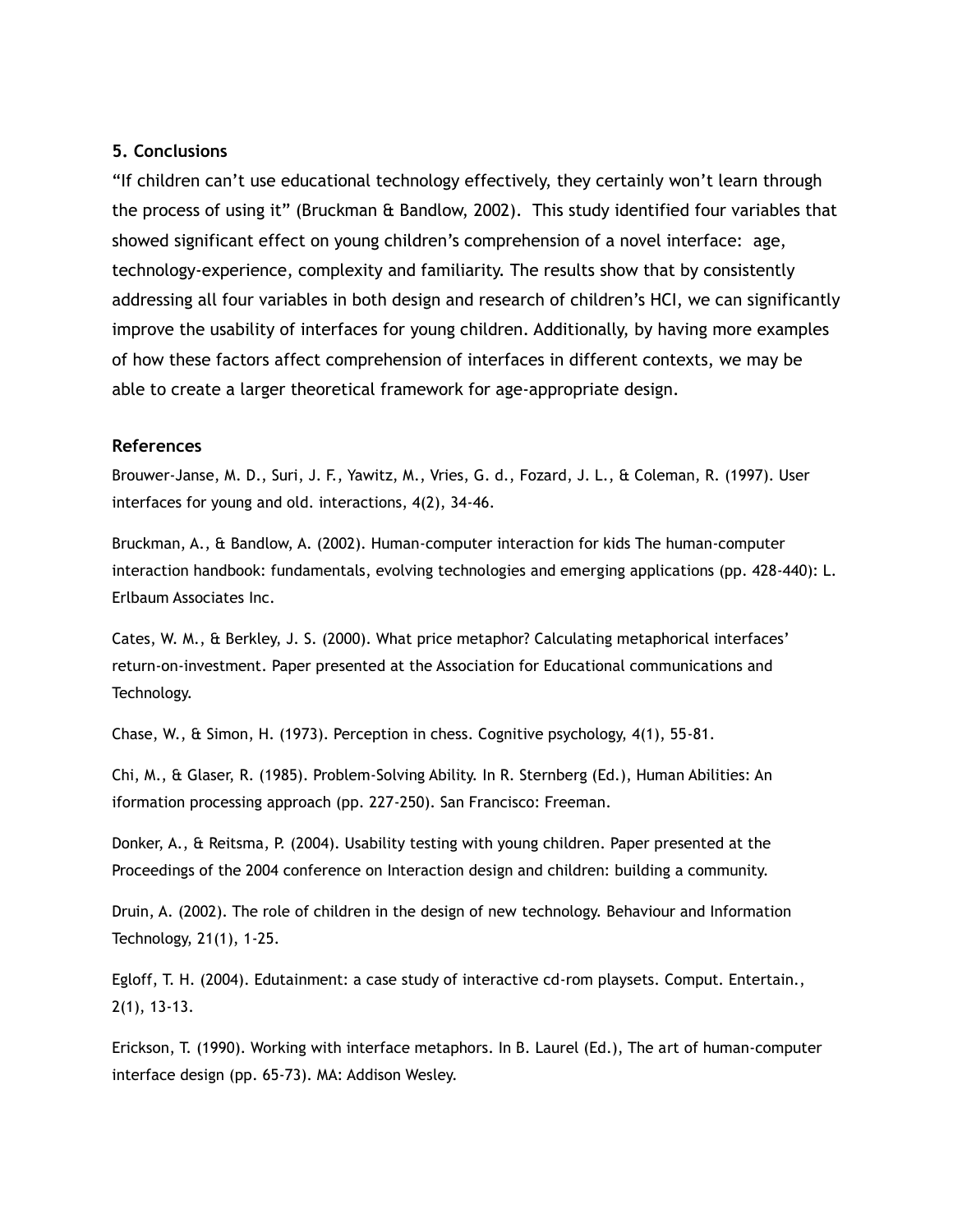Gilutz, S., & Black, J. B. (2006). Young Children's Comprehension of a Novel Interface: How Cognitive Development and Previous Computer Experience Come into Play. Paper presented at the American Educational Research Association Annual Meeting (AERA), San Francisco, CA, USA.

Gilutz, S., & Nielsen, J. (2002). Usability of Websites for Children: 70 Design Guidelines. Freemont, CA: Nielsen Norman Group.

Glaubke, C. R. (2007). The effects of interactive media on preschoolers' learning. Oakland, CA.

Hanna, L. (2007). Designing Electronic Media for Children. In R. Lueder & V. Rice (Eds.), Ergonomics for children: designing products and places for toddlers to teens. New York, NY: Taylor & Francis.

Harel, I. (1997). Clickerati Kids: Who are they? 21st Century Learning, March.

Haugland, S. (1992). The effect of computer software on preschool children's developmental gains. Journal of Computing in Childhood Education, 3(1), 15-30.

Hourcade, J. P. (2008). Interaction Design and Children. Found. Trends Hum.-Comput. Interact., 1(4), 277-392.

Jackson, S. L., Krajcik, J., & Soloway, E. (1998). The design of guided learner-adaptable scaffolding in interactive learning environments. Paper presented at the Proceedings of the SIGCHI conference on Human factors in computing systems.

Kail, R. V. (1991). Developmental change in speed of processing during childhood and adolescence. Psychological Bulletin, 109(3), 490-501.

Kalyuga, S., Ayres, P., Chandler, P., & Sweller, J. (2003). The expertise reversal effect. Educational Psychologist, 38(1), 23-31.

Miller, L., & Vernon, P. (1997). Developmental changes in speed of information processing in young children. Developmental Psychology, 33(3), 549-554.

Norman, D. A. (1983). Some Observations on Mental Models. In D. Gentner & A. L. Stevens (Eds.), Mental Models (pp. 7-14). Hillsdale, NJ: Erlbaum.

Norman, D. A. (1999). The invisible computer: Why good products can fail, the personal computer is so complex, and information appliances are the solution: MIT press Cambridge, MA.

Norman, D. A., & Draper, S. W. (1986). User centered system design: Erlbaum Hillsdale, NJ.

Piaget, J., Inhelder, B., & Weaver, H. (1969). The psychology of the child. New York: Basic Books.

Prensky, M. (2001). Digital natives, digital immigrants. On the horizon, 9(5), 1-6.